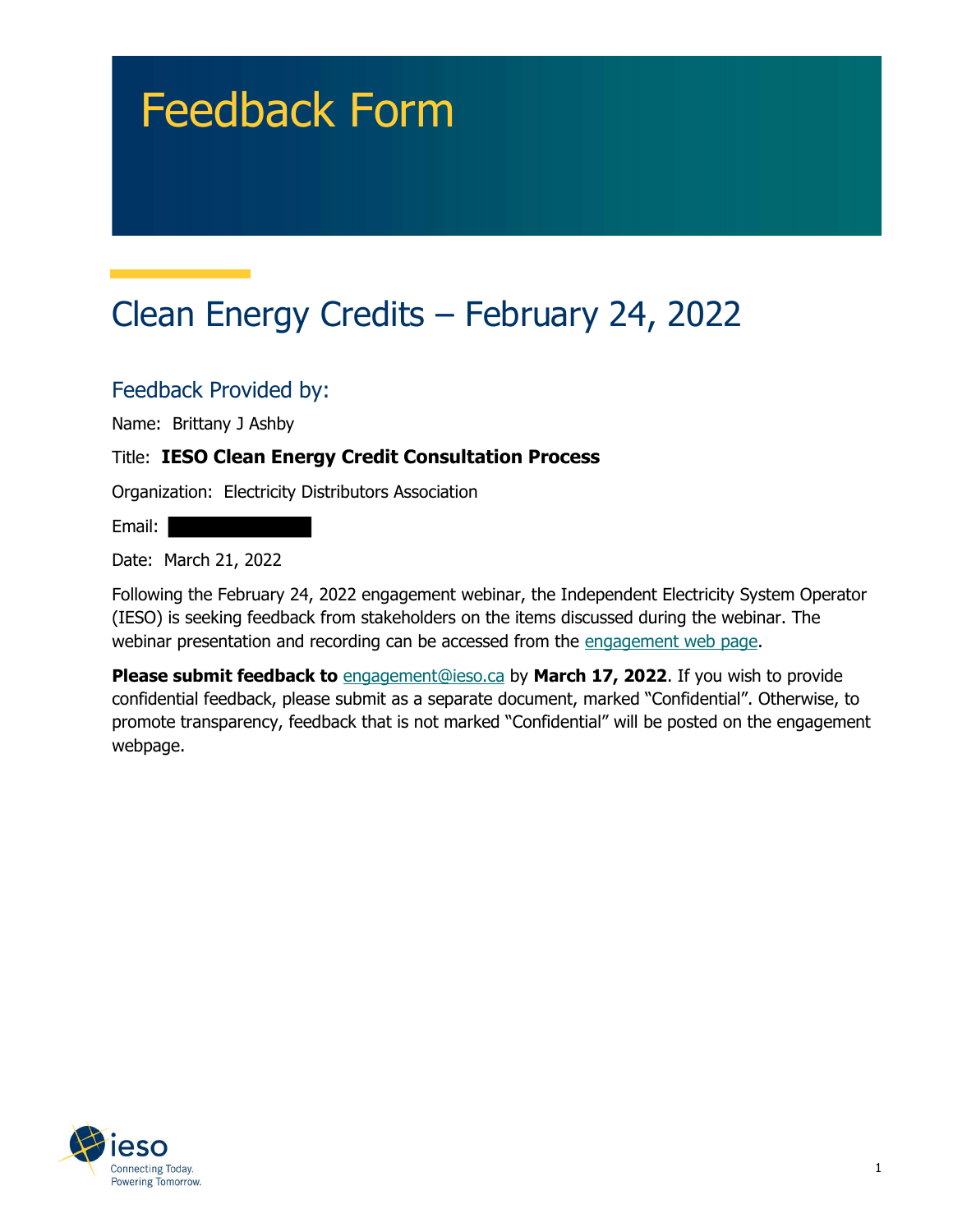## Opportunities & Challenges

| <b>Topic</b>                                                                                                                      | <b>Feedback</b>                                                                                                                                                                                                                                                                                                                                                                                                                                                                                                                                                                                                                                                                                                                                                                                                                                                                                                                                                                                                                                                                                                                                                                                                                                                                                                                                                                                                                                                                                                                                                                                                                                                                                                                                                                                                                                                                                                                                                                                                          |
|-----------------------------------------------------------------------------------------------------------------------------------|--------------------------------------------------------------------------------------------------------------------------------------------------------------------------------------------------------------------------------------------------------------------------------------------------------------------------------------------------------------------------------------------------------------------------------------------------------------------------------------------------------------------------------------------------------------------------------------------------------------------------------------------------------------------------------------------------------------------------------------------------------------------------------------------------------------------------------------------------------------------------------------------------------------------------------------------------------------------------------------------------------------------------------------------------------------------------------------------------------------------------------------------------------------------------------------------------------------------------------------------------------------------------------------------------------------------------------------------------------------------------------------------------------------------------------------------------------------------------------------------------------------------------------------------------------------------------------------------------------------------------------------------------------------------------------------------------------------------------------------------------------------------------------------------------------------------------------------------------------------------------------------------------------------------------------------------------------------------------------------------------------------------------|
| What are the key opportunities and<br>challenges the IESO should be aware of<br>in developing a voluntary clean energy<br>market? | $(1)$ Smaller resources, such as residential and small<br>business clean energy resources, should be eligible<br>to generate CECs.<br>The proposed CEC program design is geared<br>towards compensating large generators for the<br>clean energy they generate. However, many<br>Ontarians have been adopting a variety of clean<br>energy resources in front and behind the meter<br>such as rooftop solar, at the local distribution level.<br>Based on forecast comparatives, this presents a<br>large untapped opportunity to compensate the<br>clean energy these resources are providing to<br>society. (It is important to note that many of<br>these sources are behind the meter for most<br>residential customers and that both should be<br>included for consideration of the program).<br>(2) LDCs should be eligible to administer the buying<br>and selling of CECs.<br>There are voluntary credit programs offered by<br>other entities, such as Enbridge's "Opt Up", a<br>voluntary renewable natural gas program, or<br>Bullfrog Power's green energy credits, that allow<br>end customers to purchase clean energy sources<br>bundled or unbundled with their energy usage. The<br>EDA suggests that LDCs should be able to offer<br>bundled clean energy credits to end customers<br>given that LDCs already bill end customers for<br>energy usage. If smaller clean resources are eligible<br>to participate in this program, LDCs could act as a<br>buyer and seller of CECs whereby LDCs could buy<br>CECs from local customers in their service territories<br>and sell those CECs to interested buyers (either to<br>LDCs' own end-customers as a bundled service<br>offering or to buyers from elsewhere).<br>(3) LDCs should be eligible to sell CECs from clean<br>resources they own<br>LDCs may own behind-the-meter and front-of-the-<br>meter clean energy resources. Therefore, LDCs<br>should be eligible to sell CECs from energy assets<br>they own or operate to interested buyers. |
|                                                                                                                                   |                                                                                                                                                                                                                                                                                                                                                                                                                                                                                                                                                                                                                                                                                                                                                                                                                                                                                                                                                                                                                                                                                                                                                                                                                                                                                                                                                                                                                                                                                                                                                                                                                                                                                                                                                                                                                                                                                                                                                                                                                          |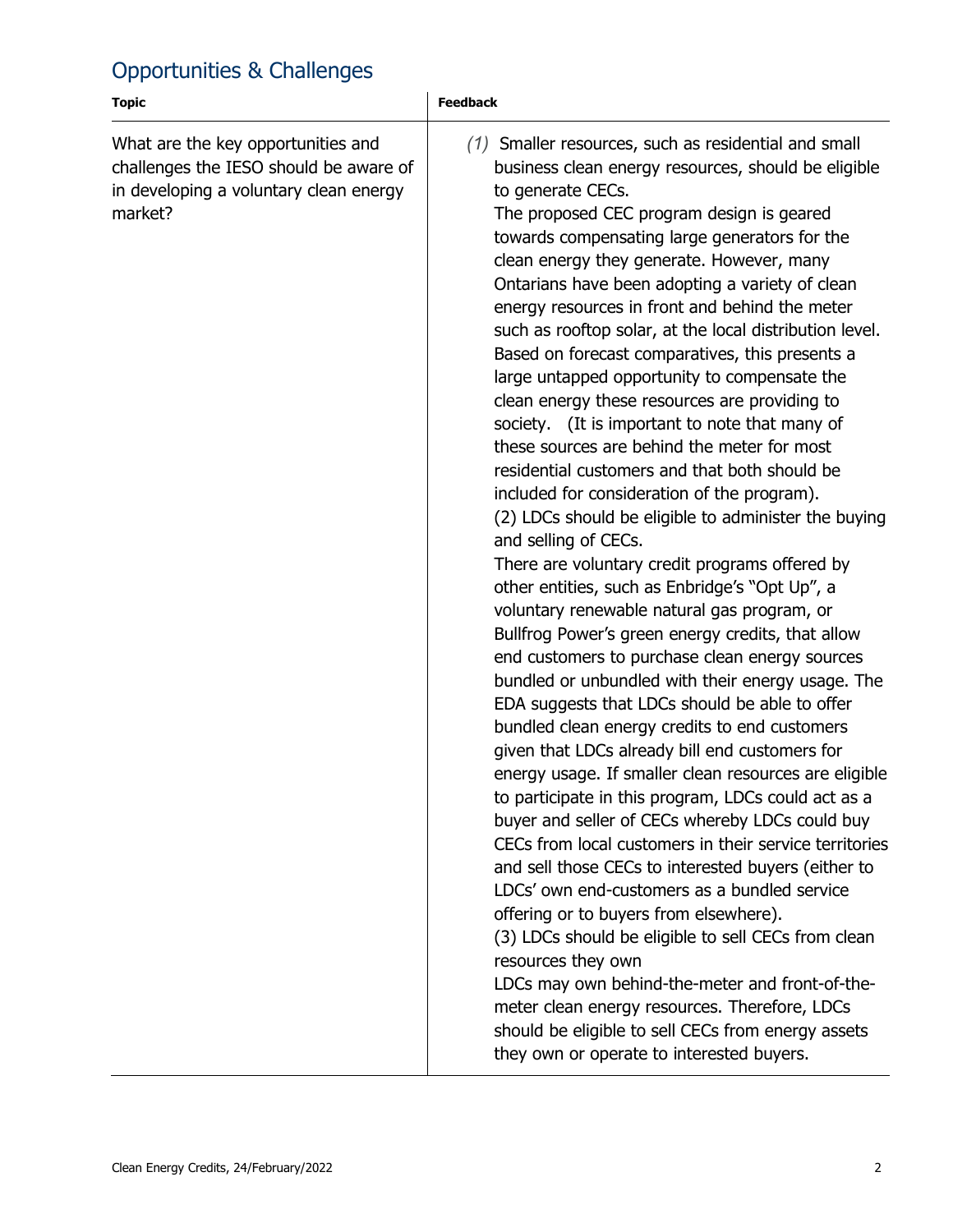# Design considerations

| <b>Topic</b>                                                                                       | <b>Feedback</b>                                                                                                                                                                                                                                                                                                                                                                                                                                                                                                                                                                                       |
|----------------------------------------------------------------------------------------------------|-------------------------------------------------------------------------------------------------------------------------------------------------------------------------------------------------------------------------------------------------------------------------------------------------------------------------------------------------------------------------------------------------------------------------------------------------------------------------------------------------------------------------------------------------------------------------------------------------------|
| Which design considerations outlined in<br>this presentation are most important to<br>you and why? | <b>CEC Attributes</b><br>Customers purchasing CECs may not want to purchase a<br>CEC from a large generator, such as a nuclear power plant.<br>We see customers wanting more choices with regards to<br>the type of CECs offered. For example, some customers<br>may prefer to purchase a CEC solar credit to support local<br>clean energy production. The EDA suggests that attributes<br>such as fuel/energy type and origination of where the CEC<br>was generated, will be important to customers purchasing<br>CECs. This may give different values associated with<br>different types of CECs. |
| <b>Topic</b>                                                                                       | <b>Feedback</b>                                                                                                                                                                                                                                                                                                                                                                                                                                                                                                                                                                                       |
| What other design considerations should<br>IESO be aware of?                                       | Transparent, Peer-Reviewed Emissions factors:<br>To accurately assess the net greenhouse gas emissions                                                                                                                                                                                                                                                                                                                                                                                                                                                                                                |

| <u>WILLOC OUTELL GESIGHT CONSIGERATIONS SHOULD</u> | <u>Halisparent, Feer-Reviewed Linissions factors.</u>            |
|----------------------------------------------------|------------------------------------------------------------------|
| IESO be aware of?                                  | To accurately assess the net greenhouse gas emissions            |
|                                                    | impact of activities in the electricity sector in Ontario, it is |
|                                                    | critical to select the appropriate type of emission factors      |
|                                                    | that captures fuel consumption, electricity generation and       |
|                                                    | consumption on an hourly, daily, and seasonal basis.             |
|                                                    | Marginal Emission Factors (MEFs) are well suited for this        |
|                                                    | purpose as they take into consideration the marginal             |
|                                                    | source of generation being avoided when determining the          |
|                                                    | value of a CEC in terms of GHG reductions. The current           |
|                                                    | avoided emissions published as part of the IESO's annual         |
|                                                    | planning outlook require more work, with clear,                  |
|                                                    | transparent assumptions and showing methodologies, with          |
|                                                    | an ongoing, open process for refining these emission             |
|                                                    | factors for broad and consistent use.                            |
|                                                    |                                                                  |

### Engagement Process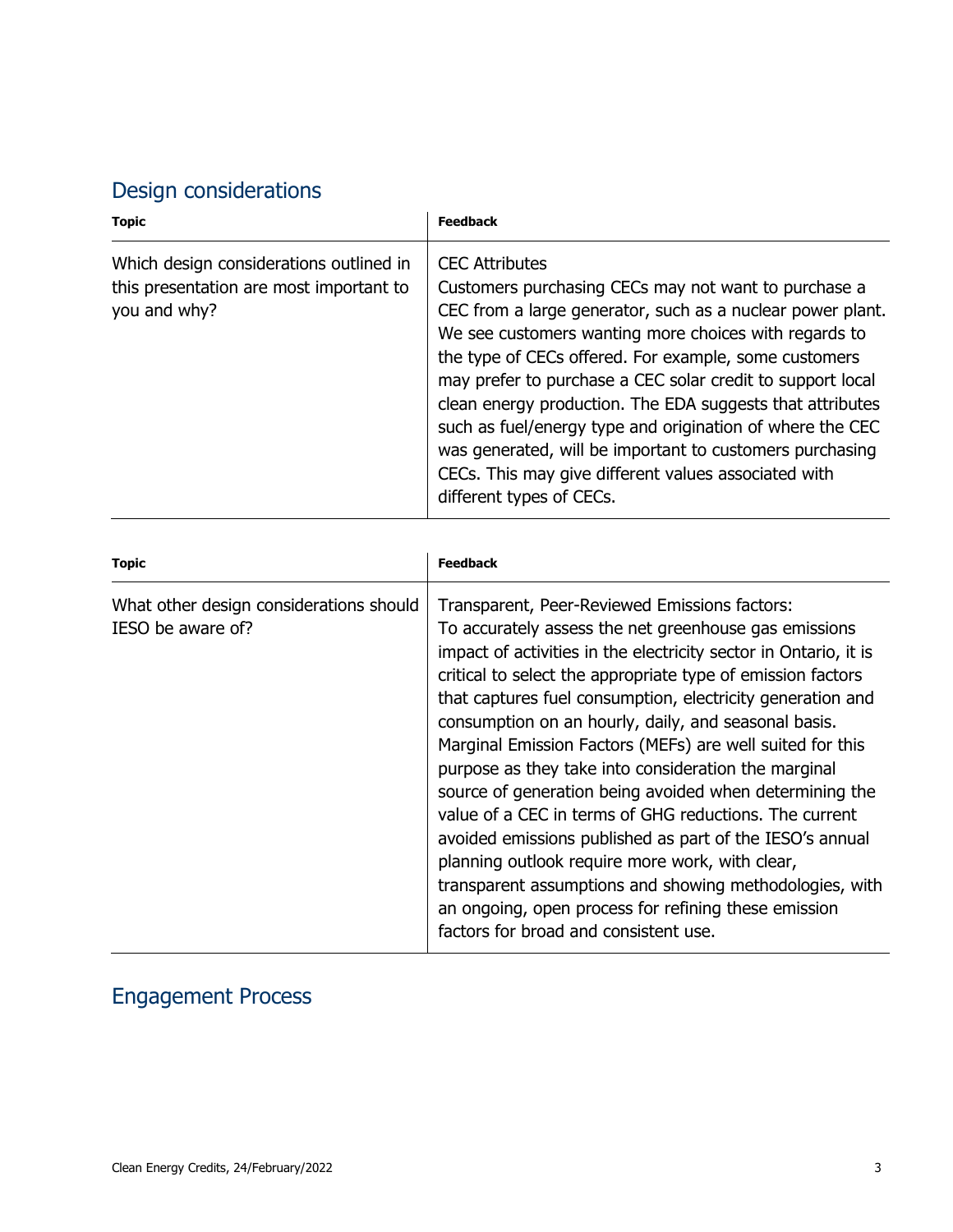| <b>Topic</b>                                                                                                              | <b>Feedback</b>                                                                                                                                                                               |
|---------------------------------------------------------------------------------------------------------------------------|-----------------------------------------------------------------------------------------------------------------------------------------------------------------------------------------------|
| Which stakeholder groups and/or design<br>topics are most important to include in<br>the planned focus group discussions? | LDCs are very important in the successful execution of CEC<br>programs and should be included in the planned focus<br>group discussions for operational and administrative<br>considerations. |
| <b>Topic</b>                                                                                                              | <b>Feedback</b>                                                                                                                                                                               |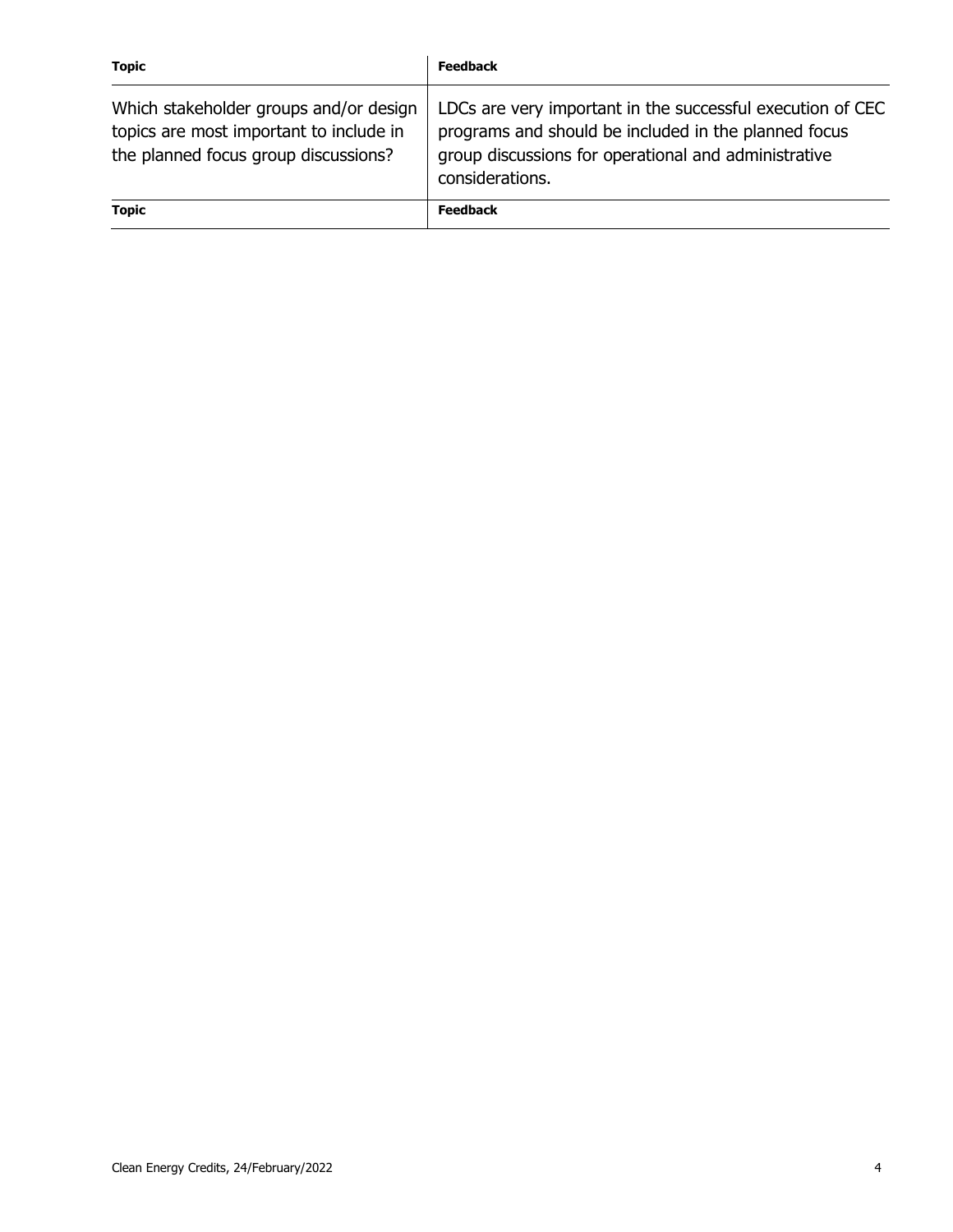Are there any additional engagement opportunities the IESO should consider?  The EDA would like the IESO to be aware of a member's internally developed program which could be used as an example of a program administered at the LDC level for CEC. Please see below for details provided by the member on this program.

 (1) GridExchange can be a tool used to administer the provincial CEC program. Alectra has developed an internal clean energy credit trading pilot platform, called GridExchange. GridExchange is a blockchain-based software platform developed in-house that enables customers with distributed energy resources, such as solar panels, battery storage and electric vehicles, to trade energy with their electric utility in exchange for monetary compensation and rewards. The rewards aspect within GridExchange acts like a clean energy credit generation, tracking and trading system with the help of blockchain technology: Traceability:

 blockchain offers the ability to track where and when the data supporting a clean energy credit is originated, verified, amended, transferred and/or sold. This is possible because data supporting clean energy credits is collected and combined into blocks, rather than being entered individually. This results in a constantly growing chain of data blocks that is easily traceable. Security:

 each block of data has a unique identifier that is impossible to modify due to cryptographic techniques that guarantee that once a transaction block of data has been added to the ledger it cannot be changed.

Transparency and Trust:

 blockchain allows for many key players in the transaction system to view the same information due to the distributed nature of the data, removing the need for everyone to maintain their own databases or ledgers as everyone has visibility. This also creates trust as not one party is controlling the data flows of